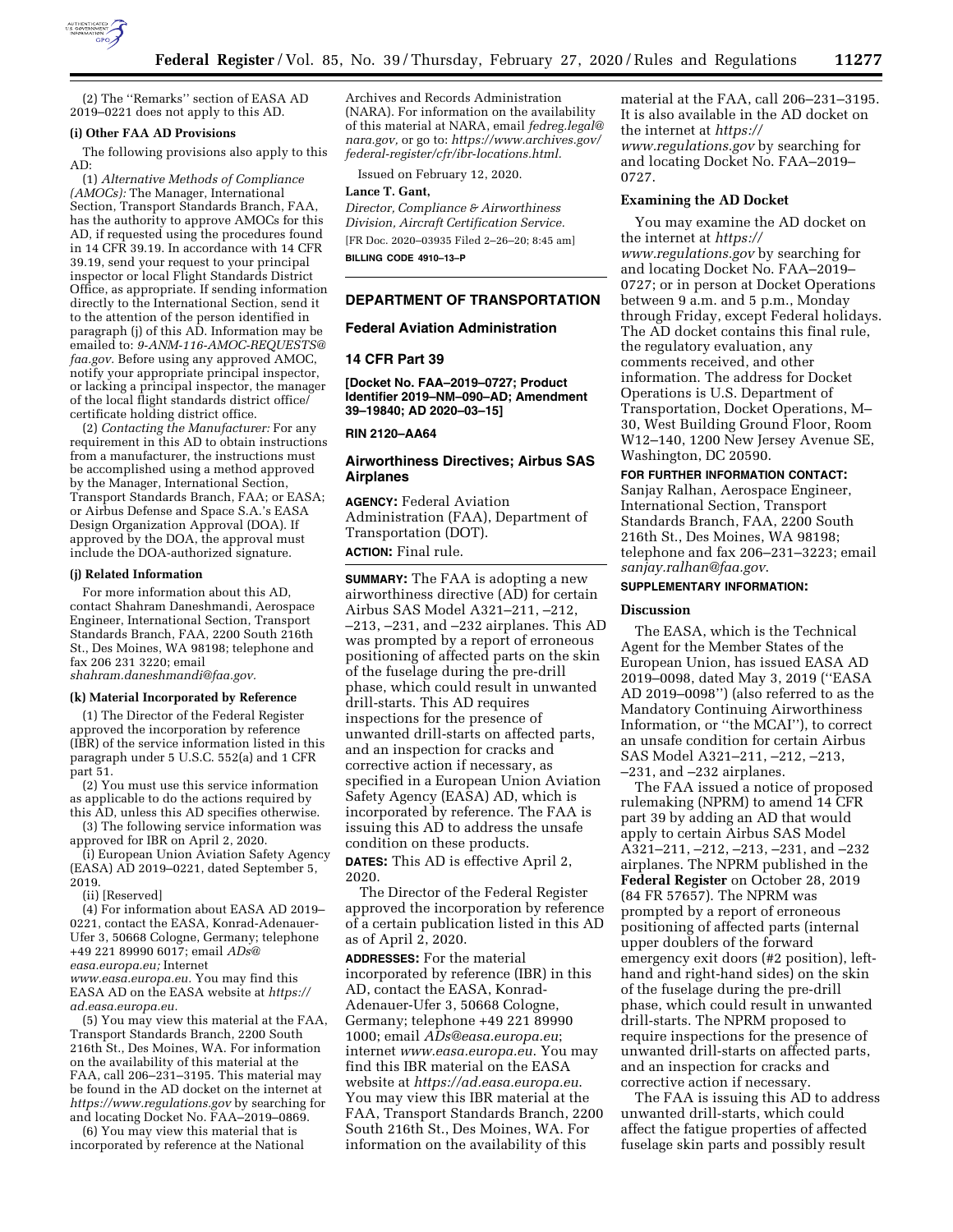in cracking of fuselage skin. See the MCAI for additional background information.

# **Comments**

The FAA gave the public the opportunity to participate in developing this final rule. The FAA has considered the comment received. An anonymous person stated support for the NPRM.

# **Change Made to This Final Rule**

EASA AD 2019–0098, which is referenced in paragraph (g) of this AD, specifies to report inspection results to Airbus within a certain compliance time. The FAA has added paragraph (h)(3) to this AD to clarify the compliance times for the reporting required by this AD.

# **Conclusion**

The FAA reviewed the relevant data, considered the comment received, and

determined that air safety and the public interest require adopting this final rule with the change described previously and minor editorial changes. The FAA has determined that these minor changes:

• Are consistent with the intent that was proposed in the NPRM for addressing the unsafe condition; and

• Do not add any additional burden upon the public than was already proposed in the NPRM.

The FAA also determined that these changes will not increase the economic burden on any operator or increase the scope of this final rule.

# **Related IBR Material Under 1 CFR Part 51**

EASA AD 2019–0098 describes procedures for inspections for the presence of unwanted drill-starts on affected parts (internal upper doublers

# ESTIMATED COSTS FOR REQUIRED ACTIONS

of the forward emergency exit doors (#2 position), left-hand and right-hand sides), high frequency eddy current (HFEC) inspections for cracks, and corrective actions including repair of cracked parts. This material is reasonably available because the interested parties have access to it through their normal course of business or by the means identified in the **ADDRESSES** section.

### **Costs of Compliance**

The FAA estimates that this AD affects 51 airplanes of U.S. registry. The FAA estimates the following costs to comply with this AD:

| Labor cost | Parts cost | Cost per product                          | Cost on U.S.<br>operators |
|------------|------------|-------------------------------------------|---------------------------|
|            |            | $$0 \mid$ Up to \$6,205  Up to \$316,455. |                           |

The FAA estimates that it would take about 1 work-hour per product to comply with the reporting requirement in this AD. The average labor rate is \$85 per hour. Based on these figures, the

FAA estimates the cost of reporting the inspection results on U.S. operators to be \$4,335, or \$85 per product.

The FAA estimates the following costs to do any necessary on-condition action that would be required based on the results of any required actions. The FAA has no way of determining the number of aircraft that might need this on-condition action:

# ESTIMATED COSTS OF ON-CONDITION ACTIONS

| Labor cost                                     | Parts cost | Cost per product |
|------------------------------------------------|------------|------------------|
| 93 work-hours $\times$ \$85 per hour = \$7,905 | \$4,300    | \$12.205         |

### **Paperwork Reduction Act**

A federal agency may not conduct or sponsor, and a person is not required to respond to, nor shall a person be subject to penalty for failure to comply with a collection of information subject to the requirements of the Paperwork Reduction Act unless that collection of information displays a current valid OMB control number. The control number for the collection of information required by this AD is 2120–0056. The paperwork cost associated with this AD has been detailed in the Costs of Compliance section of this document and includes time for reviewing instructions, as well as completing and reviewing the collection of information. Therefore, all reporting associated with this AD is mandatory. Comments concerning the accuracy of this burden and suggestions for reducing the burden should be directed to Information

Collection Clearance Officer, Federal Aviation Administration, 10101 Hillwood Parkway, Fort Worth, TX 76177–1524.

# **Authority for This Rulemaking**

Title 49 of the United States Code specifies the FAA's authority to issue rules on aviation safety. Subtitle I, section 106, describes the authority of the FAA Administrator. Subtitle VII: Aviation Programs, describes in more detail the scope of the Agency's authority.

The FAA is issuing this rulemaking under the authority described in Subtitle VII, Part A, Subpart III, Section 44701: ''General requirements.'' Under that section, Congress charges the FAA with promoting safe flight of civil aircraft in air commerce by prescribing regulations for practices, methods, and procedures the Administrator finds necessary for safety in air commerce.

This regulation is within the scope of that authority because it addresses an unsafe condition that is likely to exist or develop on products identified in this rulemaking action.

## **Regulatory Findings**

This AD will not have federalism implications under Executive Order 13132. This AD will not have a substantial direct effect on the States, on the relationship between the national government and the States, or on the distribution of power and responsibilities among the various levels of government.

For the reasons discussed above, I certify that this AD:

(1) Is not a ''significant regulatory action'' under Executive Order 12866,

(2) Will not affect intrastate aviation in Alaska, and

(3) Will not have a significant economic impact, positive or negative,